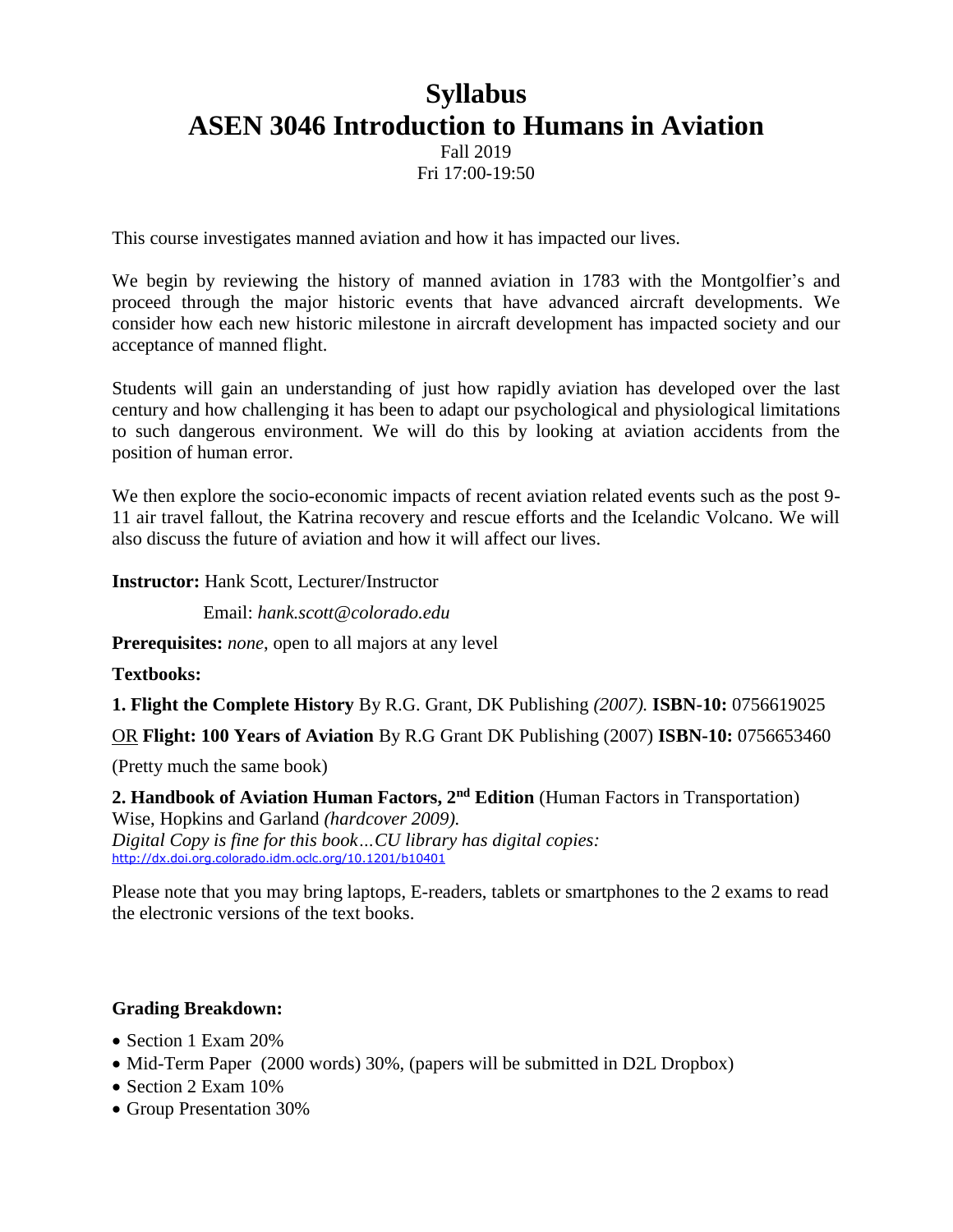Attendance, in-class participation, completion of assigned readings, attitude 10%

## **Course Website:** on D2L

#### **Required Readings:**

- Textbooks listed above for Sections 1 and 2.
- Various articles provided in class and available on the course website will be utilized during Sections 2 and 3.

## **Lecture Topics:**

### **1. History of Manned Flight**

The Invention of Aviation Early successes and failures Wright Brothers The Early Novelty of Aviation, and WWI The Golden Age: Aviation finds a purpose: mail, combat and commercial transportation. WWII Post-war R&D, the Cold War, Airlines and the Jet Age The Private Aviation phenomenon Historical review of civilian acceptance of Aviation

## **2. Flight Safety and Human Error**

Human Factors in Complex Systems Organizational Behavior (and the Reason Model) The Role of Culture – Power-Distance Culture The Role of Human Performance Limitations Group Behavior and Social Interaction in Complex Systems Crew Resource Management (Stress, Situational Awareness, Information Processing) Social Impacts of Aviation Accidents Accident Investigation, recommendations and the Ethics vs. Economics debate

The Role of Training – Learning Theory in Aviation Safety

## **3.Socio-Economic Impacts of Aviation**

Regulation and the role government regulation – does it hinder or hamper growth? Life without aviation, assess the Post 9-11 aviation freeze, Icelandic volcanic disruptions Impact of aviation of the environment and the climate Aviation in Developing Nations Aviation's role in Humanitarian Aid/ Emergency Relief (case study of Haiti Earthquake, Katrina and the Asian Tsunami) Future issues in Aviation (congested airspace, NEXGEN, green propulsion)

**Attendance:**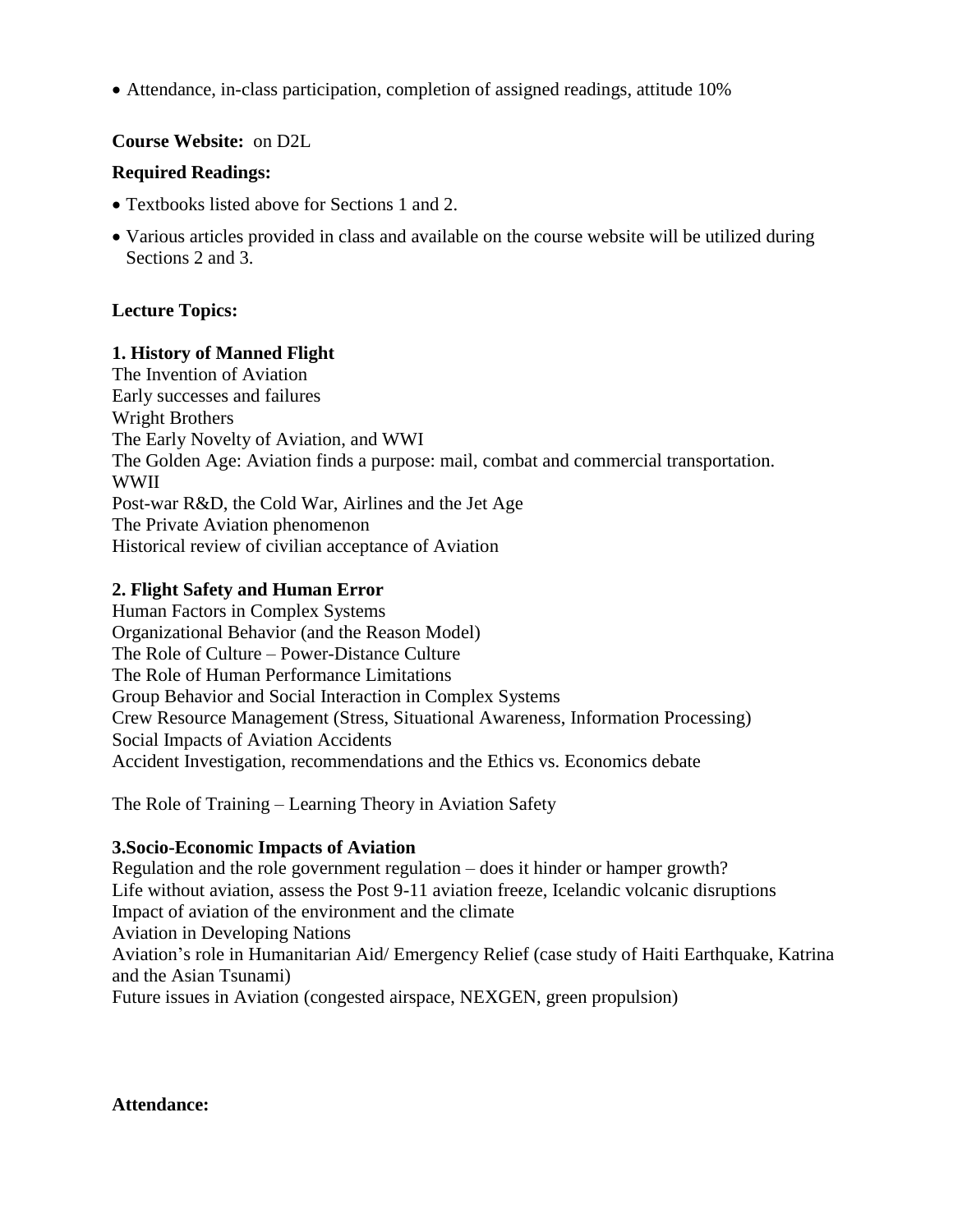If the course is over subscribed the waitlist will be filled by the removal of any students who do not attend the first 2 days of class.

#### **Aerospace Engineering Sciences & University Policies 2016**

#### **Accommodation For Disabilities**

If you qualify for accommodations because of a disability, please submit your accommodation letter from Disability Services to your faculty member in a timely manner so that your needs can be addressed. Disability Services determines accommodations based on documented disabilities in the academic environment. Information on requesting accommodations is located on the **Disability Services website**. Contact Disability Services at 303-492-8671 or [dsinfo@colorado.edu](mailto:dsinfo@colorado.edu) for further assistance. If you have a temporary medical condition or injury, see [Temporary Medical Conditions](http://www.colorado.edu/disabilityservices/students/temporary-medical-conditions) under the Students tab on the Disability Services website.

## **Religious Holidays**

It is the responsibility of every instructor to explain clearly her or his procedures about absences due to religious observances in the course syllabus so that all students are fully informed, in writing, near the beginning of each semester's classes. Campus policy regarding religious [observances](http://www.colorado.edu/policies/observance-religious-holidays-and-absences-classes-andor-exams) states that faculty *must* make reasonable accommodations for students and in so doing, be careful not to inhibit or penalize those students who are exercising their rights to religious observance. Faculty should be aware that a given religious holiday may be observed with very different levels of attentiveness by different members of the same religious group and thus may require careful consideration to the particulars of each individual case. For more information on the religious holidays most commonly observed by CU Boulder students consult the [online interfaith](http://www.interfaith-calendar.org/) calendar.

#### **Religious observances syllabus statement:**

Campus policy regarding religious observances requires that faculty make every effort to deal reasonably and fairly with all students who, because of religious obligations, have conflicts with scheduled exams, assignments or required attendance. In this class, we believe there is no god.....just kidding!!! Just trying to see if you folks even read these statements. For any religious observances that conflict with class just let me know what you need and we will make it happen, we are pretty flexible and will do our best to accommodate your requirements and keep up with the classes

## **Classroom and On-Campus Behavior**

Students and faculty each have responsibility for maintaining an appropriate learning environment. Those who fail to adhere to such behavioral standards may be subject to discipline. Professional courtesy and sensitivity are especially important with respect to individuals and topics dealing with race, color, national origin, sex, pregnancy, age, disability, creed, religion, sexual orientation, gender identity, gender expression, veteran status, political affiliation or political philosophy. Class rosters are provided to the instructor with the student's legal name. I will gladly honor your request to address you by an alternate name or gender pronoun. Please